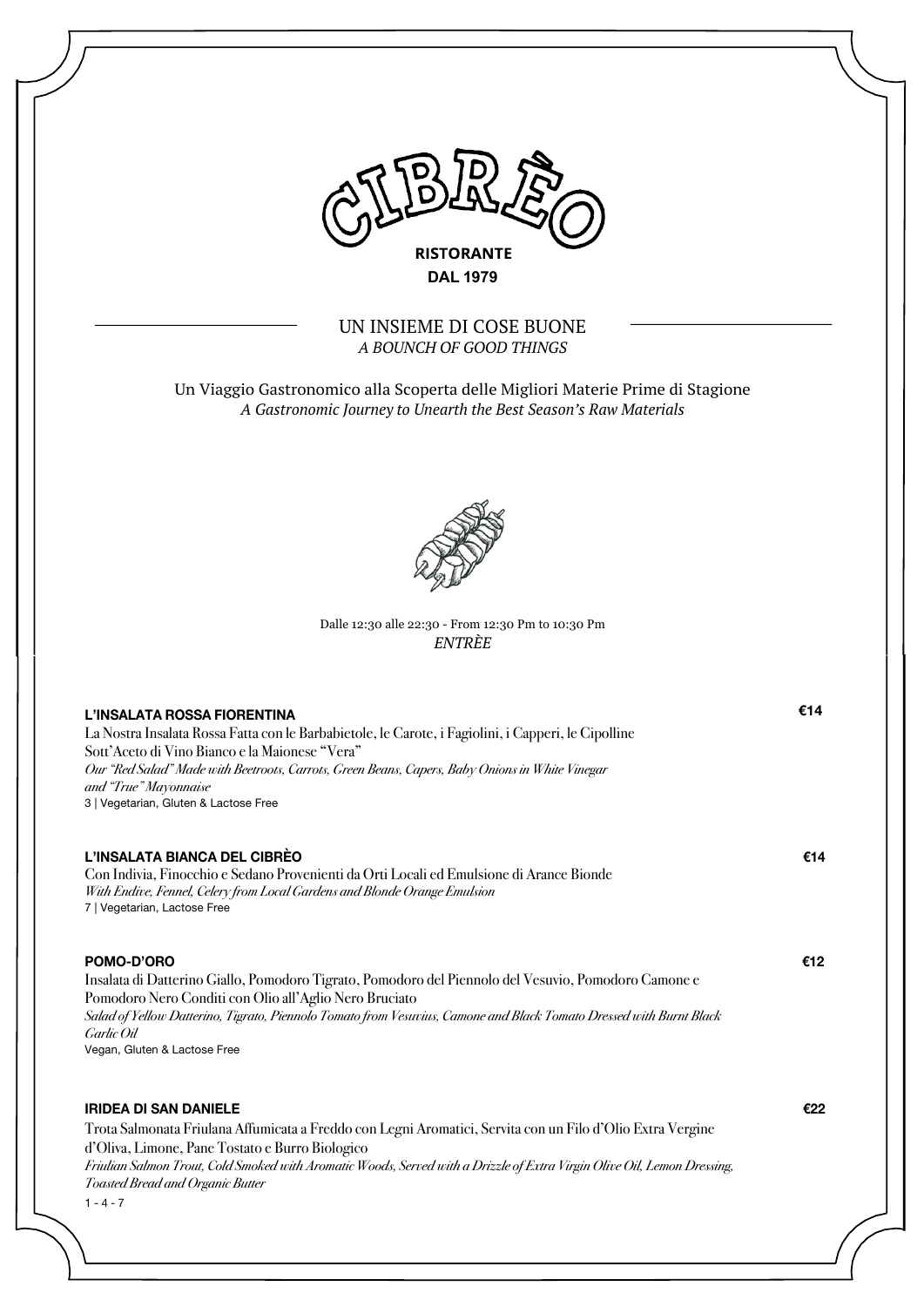| <b>SEGUI LE ACCIUGHE</b>                                                                                                                                                                                                                                                                                                                                                                                                                                    | €22            |
|-------------------------------------------------------------------------------------------------------------------------------------------------------------------------------------------------------------------------------------------------------------------------------------------------------------------------------------------------------------------------------------------------------------------------------------------------------------|----------------|
| Acciughe del Cantabrico in Olio Extra Vergine di Oliva, Servite con Pane Sciapo di Nostra Produzione,<br>Burro del Trentino Alto Adige e Salsa Verde<br>Cantabric Sea Anchovies Preserved in Extra Virgin Olive Oil Accompanied by Unsalted "Sciapo" Bread, Butter from<br>Trentino Alto Adige and Parsley Sauce<br>$1 - 3 - 4 - 7 - 11$                                                                                                                    |                |
| <b>IL MARE IN INSALATA</b><br>Il Miglior Pesce dell'Arcipelago Toscano Servito con Verdure dei Nostri Contadini, Secondo la Nostra Tradizione<br>Seguendo la Stagionalità<br>The Best Fish of the Tuscan Archipelago Served with Vegetables from Our Farmers, According to Our Tradition and to Seasonality                                                                                                                                                 | €26            |
| <b>LE OSTRICHE</b><br>Pregiate Ostriche Francesi Gillardeau Servite con Cipollotto all'Aceto<br>Fine French Gillardeau Oysters Served with Pickled Spring Onions<br>12 - 14   Gluten & Lactose Free                                                                                                                                                                                                                                                         | €4<br>cad/each |
| <b>IL CROISSANT</b><br>Croissant di Nostra Produzione Ripieno con Baccalà Mantecato al Latte Biologico del Mugello<br>Homemade Croissant stuffed with Whipped Codfish in Mugello Organic Milk<br>$1 - 4 - 7$                                                                                                                                                                                                                                                | €20            |
| IL PATÉ DEL CIBRÈO<br>Patè di Nostra Produzione di Fegatini di Pollo Ruspante, Servito con Pan-Brioche Fatto in Casa,<br>Tostato e con Agrumi Zuccherati<br>Free Range Chicken Liver Paté served with Toasted Brioche Bread Made in Our Kitchen and Candied Citrus<br>$1 - 3 - 7 - 9$                                                                                                                                                                       | €22            |
| PROSCIUTTO DOLCE DI SAURIS<br>Prosciutto Crudo Friulano Wolf Sauris Invecchiato al Legno di Faggio<br>"Wolf Sauris" Friulian Raw Ham Aged in Beech Wood<br>Gluten & Lactose Free                                                                                                                                                                                                                                                                            | €26            |
| <b>LO SPIEDINO BRADO</b><br>Spiedini Grigliati di Pancia di Maiale Brado del Casentino con Olio Extra Vergine al Finocchietto,<br>Rosmarino e Salvia<br>Grilled Wild Pork Belly Skewers from Casentino Accompanied by Fennel-Rosemary-Sage Flavoured Extra Virgin Olive Oil<br>Gluten & Lactose Free                                                                                                                                                        | €25            |
| BATTUTA AL COLTELLO CON SALE DI MOTHIA<br>Tartare di Fassona all'Olio Extra Vergine di Oliva e Sale di Mothia, Servita con un Piccolo Tuorlo d'Uovo di Quaglia,<br>Acciughe del Cantabrico, Rafano, Capperi e la Nostra Senape in Grani<br>Hand-cut Beef Tartare Seasoned with Extra Virgin Olive Oil and Mothia Salt, Served with Quail Egg Yolk,<br>Cantabrian Anchovies, Horseradish, Capers and Our Homemade Grain Mustard<br>3 - 4 - 10   Lactose Free | €30            |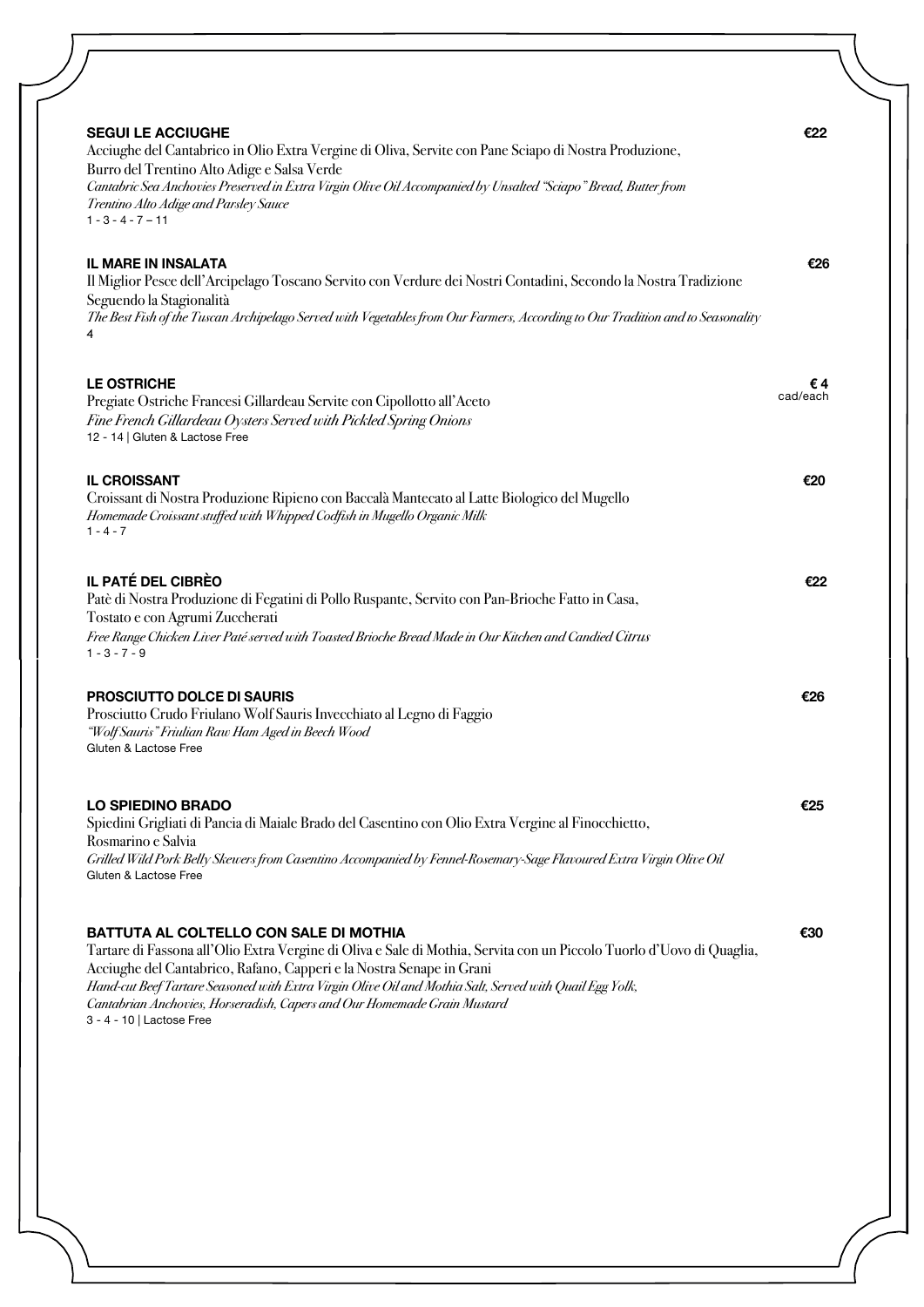

A Pranzo e Cena – Lunch & Dinner *PRIMI PIATTI - FIRST COURSE*

| <b>CAVATELLI CON CRUSCO E SANTO</b><br>Cavati Aperti con Peperone Crusco di Senise, Acciughe del Cantabrico e la Crosta del Nostro Pane Santo<br>Open Cavati Pasta with Senise Crusco Pepper, Cantabrian Anchovies and the Crust of Our "Santo" Bread<br>1 - 4   Lactose Free                                                            | €18 |
|------------------------------------------------------------------------------------------------------------------------------------------------------------------------------------------------------------------------------------------------------------------------------------------------------------------------------------------|-----|
| <b>IL RISOTTO AL POMODORO</b><br>Risotto all'Acqua di Pomodoro, Mozzarella di Bufala Campana e Basilico<br>Risotto Made with Tomato Water, Mozzarella di Bufala Campana and Basil<br>7   Gluten & Lactose Free                                                                                                                           | €22 |
| <b>AGLIO, OLIO E BOTTARGA</b><br>Spaghetti di Grano Duro di Gragnano con Bottarga di Muggine Sarda e Limone<br>Gragnano Durum Wheat Spaghetti with Sardinian Mullet Bottarga and Lemon Scent<br>1 - 4   Lactose Free                                                                                                                     | €24 |
| <b>TAGLIOLINO RUBATO</b><br>I Tagliolini Fatti a Mano nella Nostra Cucina, Gratinati nella Cocotte con Cacio e Burro,<br>Completati con Tartufo di Stagione<br>Tagliolini Pasta Made in Our Kitchen, au Gratin in a Cocotte with 'Cacio & Burro' and Seasonal Truffle<br>1 - 3 - 7   Gluten Free                                         | €16 |
| <b>LA CRESPELLA DEL CIBRÈO</b><br>Crespella Fatta in Casa, Ripiena di Ricotta di Bufala con Ragù di Carni Bianche del Cibrèo e Besciamella "Generosa"<br>Home Made Crepe Suiffed with Ricotia di Bufala with Cibrèo's White Meat Ragout and Our "Bounteous" Béchamel<br>$1 - 3 - 7$                                                      | €20 |
| <b>GNOCCHI RIPIENI</b><br>Gnocchi di Patate di Sansepolcro, Ripieni di Coda di Manzo Brasata e Fontina d'Alpeggio Valdostana<br>con Salsa allo Zafferano Toscano<br>Gnocchi Made with Sansepolcro Potatoes, Sutffed with Braised Beef Tail and Fontina d'Alpeggio from the Aosta Valley<br>with Tuscan Saffron Sauce<br>$1 - 7 - 9 - 12$ | €22 |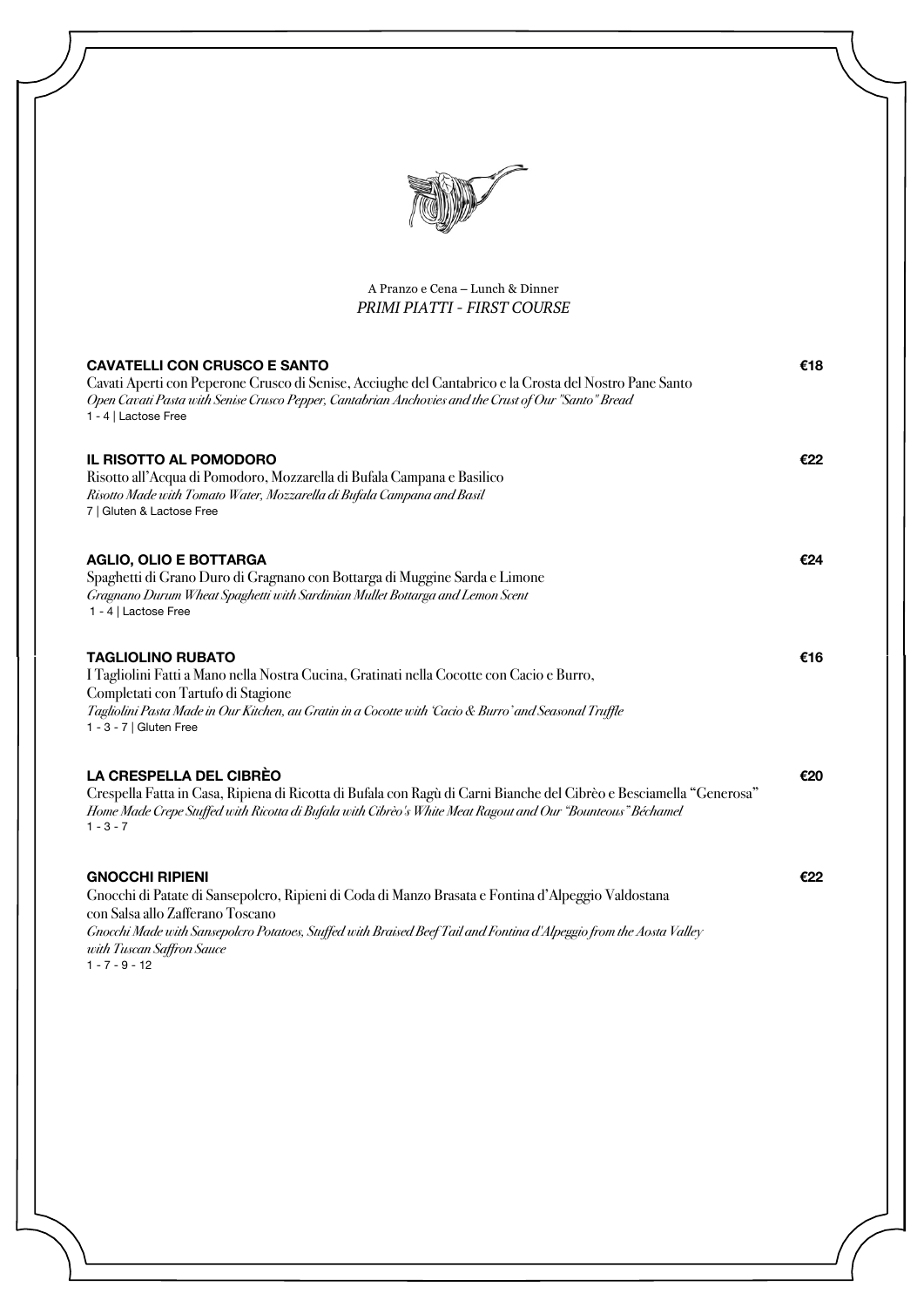

# A Pranzo e Cena – Lunch & Dinner *SECONDI DI PESCE – FISH MAIN COURSES*

| <b>IL MARE IN TAVOLA</b><br>Pesce Fresco dell'Arcipelago Toscano Servito con Verdure Rigorosamente Locali (soggetti a stagionalità)<br>Fresh Catch from Tuscan Archipelago Served with Local Vegetables (according to seasonality)<br>4   Gluten & Lactose Free                                                                                      | €42 |
|------------------------------------------------------------------------------------------------------------------------------------------------------------------------------------------------------------------------------------------------------------------------------------------------------------------------------------------------------|-----|
| <b>POLPO E FRIGGITELLI</b><br>Granfia di Polpo in Doppia Cottura Servito con Friggitelli degli Orti Toscani all'Aceto<br>Double Cooked Octopus Tentacles Served with Friggitelli from the Tuscan Gardens with Vinegar<br>9 - 12 - 14   Gluten & Lactose Free                                                                                         | €30 |
| <b>COZZE NEL TEGAME</b><br>Cozze dei Mari Italiani Servite nel Tegame con il Nostro Pane Santo Bruschettato<br>Italian Mussels Served in a Pan with Our Own Roasted "Santo" Bread<br>1 - 9 - 12 - 14   Lactose Free                                                                                                                                  | €18 |
| <b>ASTICE SULLA GRIGLIA</b><br>Astice Cotto alla Brace, Profumato al Burro e Servito con la Nostra Maionese al Limone<br>Grilled Lobster, Scented with Butter and Served with Our Lemon Mayonnaise<br>2 - 3 - 7   Gluten Free                                                                                                                        | €38 |
|                                                                                                                                                                                                                                                                                                                                                      |     |
| A Pranzo e Cena – Lunch & Dinner<br>SECONDI DI CARNE - MEAT MAIN COURSES                                                                                                                                                                                                                                                                             |     |
| <b>CARRÉ DI AGNELLO</b><br>Costine di Agnello Cotte sui Carboni Accompagnate dalla Nostra Salsa Agrodolce Fiorentina240 Gr<br>Lamb Ribs Grilled on Coals Accompanied by Our Florentine Sweet and Sour Sauce240 G<br>Gluten & Lactose Free                                                                                                            | €38 |
| <b>LA FASSONA</b><br>Filetto di Fassona dell'Appennino Tosco-Emiliano Cotto sui Carboni e Servito con la Famosa Salsa Elegante<br>del Picchi a Base di Carote e Senape<br>Fassona Fillet from the Tuscan-Emilian Apennines, Grilled on Coals and Served with the Famous "Picchi's Elegant Sauce" with Carrot<br>and Mustard<br>Gluten & Lactose Free | €40 |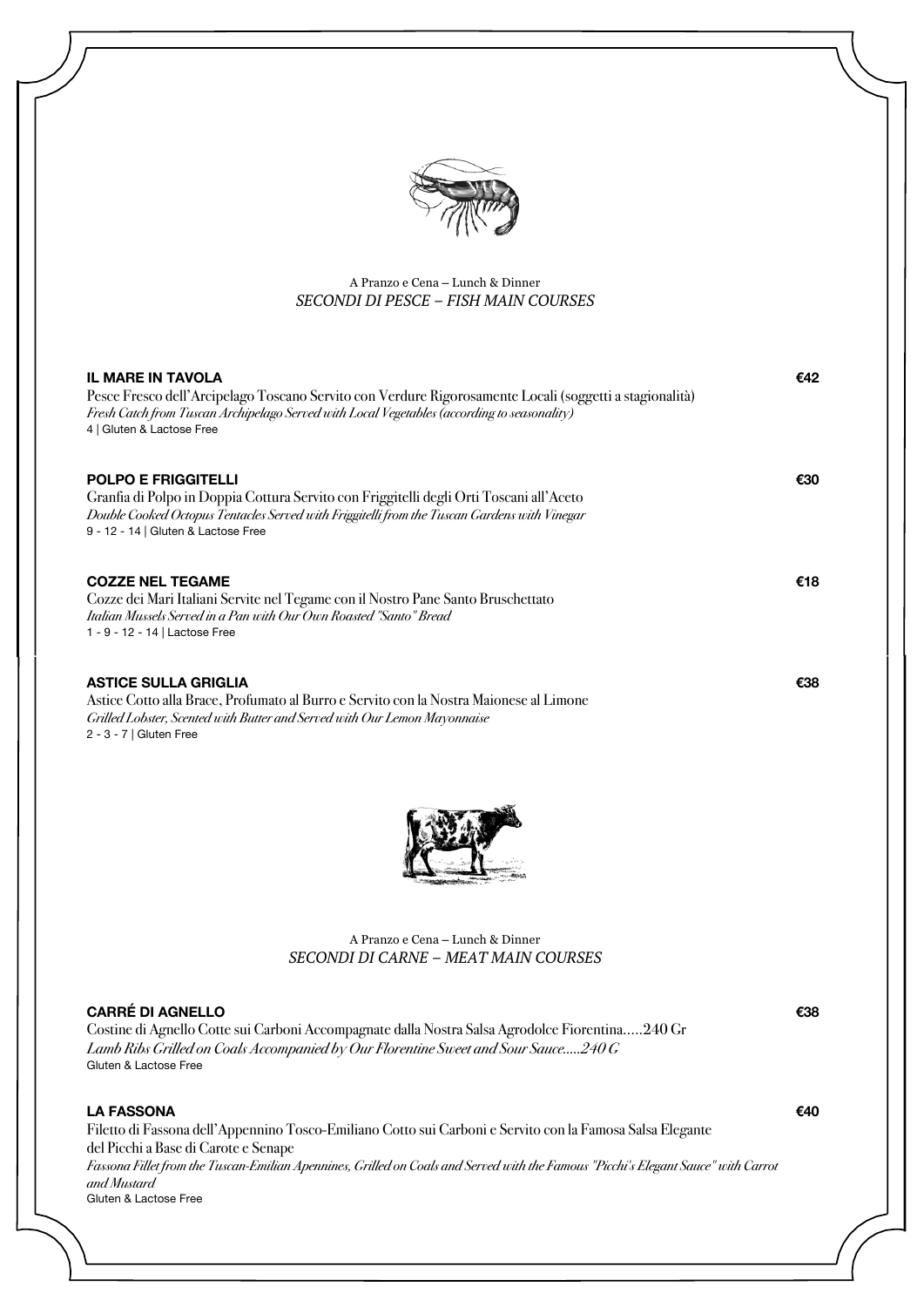| <b>LA BRACIOLA REALE</b><br>Cappello del Prete Proposto con Cottura alla Griglia e Servito con le Nostre Salse a Scelta<br>Flat Iron Beef Steak Proposed in a Grilled Version and Served with Our Sauces at Choice<br>Gluten & Lactose FreE                                                            | €30 |
|--------------------------------------------------------------------------------------------------------------------------------------------------------------------------------------------------------------------------------------------------------------------------------------------------------|-----|
| IL MELLINO DEL CIBRÈO<br>Il Nostro Taglio "Picanha", con la Sua Parte Grassa, Cotta alla Griglia e Servita con Salse a Scelta<br>Our "Picanha" Cut, with Its Fat, Grilled and Served with Sauces at Choice<br>Gluten & Lactose Free                                                                    | €32 |
| L'ENTRECOTTE ALLA FIORENTINA<br>Bistecca di Pregiate Razze d'Allevamento Sostenibile, Cotta sui Carboni alla Maniera Toscana e Servita<br>con Salse a SceltA300 Gr<br>Fine Steak from Sustainable Breeding, Tuscan Style Grill on Coal and Served with Sauces at Choice300 G<br>Gluten & Lactose Free  | €36 |
| <b>BISTECCA ETRUSCA</b><br>Tomahawk di Pregiate Carni Marezzate, Cotta sui Carboni e Servita con Salse a Scelta1 Kg / 1.2 Kg<br>Superior Marbled Tomahawk Steak, Grilled on Coals and Served with Sauces at Choice1Kg / 1.2 Kg<br>Gluten & Lactose Free                                                | €60 |
| <b>ROSTICCIANA DELLO CHEF</b><br>Costolette di Maiale dell'Appennino Toscano Marinate con la Nostra Selezione di Spezie e Laccate<br>con Miele dell'Elba<br>Pork Ribs from Tuscan Apennines, Seasoned with Spices of Our Own Selection and Glazed with Honey from Elba Island<br>Gluten & Lactose Free | €26 |

*LE NOSTRE SALSE – OUR SAUCES*

# **SALSA AL PEPE VERDE**

*Green Pepper Sauce* 7 - 9 - 12 | Vegan, Gluten Free

# **SALSA ELEGANTE DEL PICCHI CON CAROTE E SENAPE**

*Picchi's Elegant Sauce With Carrots and Mustard* 1 – 6 - 12 | Lactose Free

### **SALSA ALLE ERBE**

*Chimichurri* Vegan, Gluten & Lactose Free

# **SALSA AGRODOLCE**

*Sweet and Sour Sauce* 9 - 12 | Vegan, Gluten & Lactose Free

### **IL FONDO BRUNO**

*Beef Sauce* 9 - 12 | Gluten & Lactose Free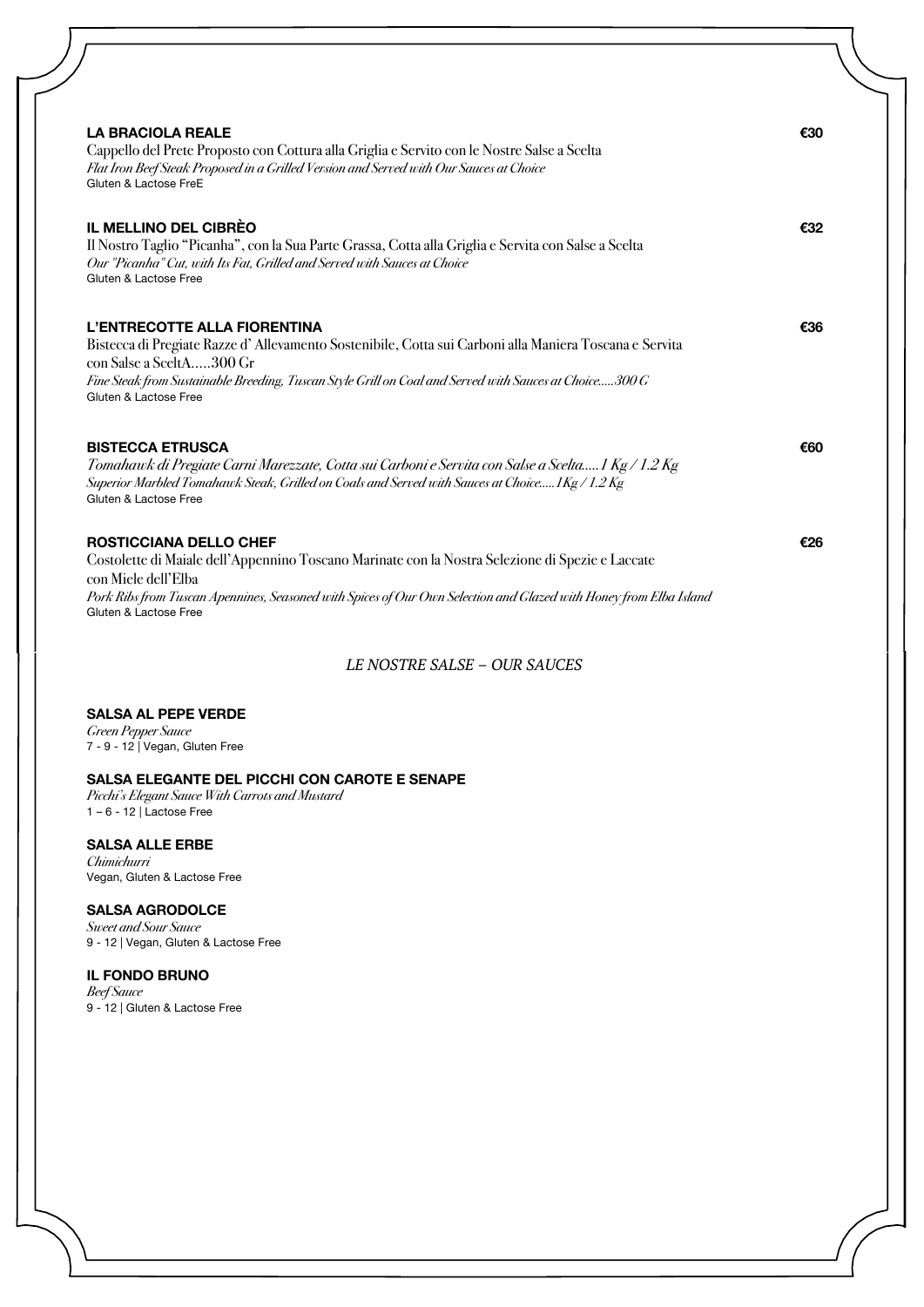

A Pranzo e Cena – Lunch & Dinner *CONTORNI – SIDE DISHES*

| <b>PATATE FRITTE FRITTE</b><br>Le Nostre Famose Patate delle Campagne di Sansepolcro rese Croccanti dalla Doppia Cottura<br>Our Famous Potatoes from the Fields of Sansepolcro, Made Crispy by a Double Cooking<br>Vegan, Gluten & Lactose Free   | €8 |
|---------------------------------------------------------------------------------------------------------------------------------------------------------------------------------------------------------------------------------------------------|----|
| <b>INSALATA TU MI TURBI</b><br>Insalata Caleslaw alla Maniera del Cibrèo Condita con Senape, Maionese e Aceto<br>Cibrèo-style Coleslaw Salad Dressed with Mustard, Our "True" Mayonnaise and Vinegar<br>3 - 7 - 10 - 12   Vegetarian, Gluten Free | €8 |
| <b>LA VERDE</b><br>Insalata Verde di Stagione dell'Orto Bioattivo di Bellosguardo<br>Green Seasonal Salad from Orto Bioattivo in Bellosguardo (Regenerative Organic Garden)<br>12   Vegan, Gluten & Lactose Free                                  | €8 |
| <b>L'ORIENTALE</b><br>Bietola Costoluta Cinese di Orti Toscani, Scottata e Servita con Olio di Sesamo<br>Seared Bok Choy Served with Sesame Oil<br>11   Vegan, Gluten & Lactose Free                                                              | €8 |
| <b>LE GRIGLIATE</b><br>Verdure di Stagione da Orti Toscani, Grigliate sui Carboni<br>Seasonal Vegetables from Tuscan Gardens, Grilled on Coals<br>Vegan, Gluten & Lactose Free                                                                    | €8 |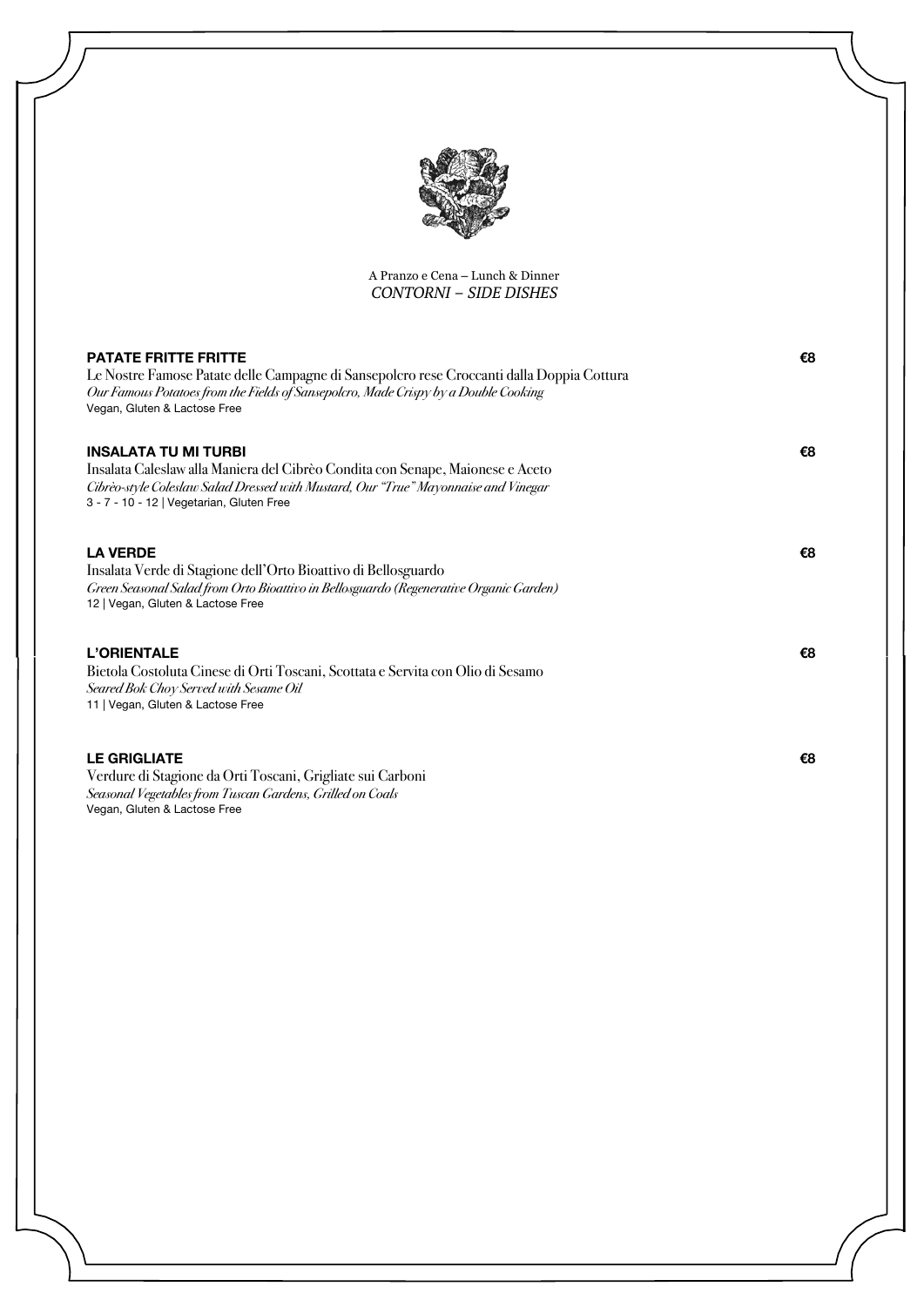

Dalle 12:30 alle 18:00 – From 12:30 Pm to 6:00 Pm *PANINI & CO. – SANDWICHES & CO.*

| <b>IL POLLO FRITTO FRITTO</b><br>Cestino di Pollo Ruspante in Doppia Frittura, Precedentemente Marinato con Coriandolo,<br>Ginger e Lemongrass<br>Double Fried Free Range Chicken Basket, previously Marinated with Coriander, Ginger, Lemongrass<br>1 - 3 - 6 - 11   Lactose Free                                                                | €18 |
|---------------------------------------------------------------------------------------------------------------------------------------------------------------------------------------------------------------------------------------------------------------------------------------------------------------------------------------------------|-----|
| <b>PIKKI BURGER 2.0</b><br>Burger di Scottona con Uovo all'Occhio di Bue, Rigatino Toscano Croccante, Fontina, Cetriolini e Salsa "Rosita",<br>Servito col Nostro Pikki Bread<br>Scottona Burger with Fried Egg, Crunchy Tuscan Bacon, Fontina Cheese, Gherkins and "Rosita" Sauce, Served with<br>Our Pikki Bread<br>$1 - 2 - 3 - 7 - 10$        | €22 |
| <b>IL CUBO</b><br>Pane in Cassetta Tostato, di Nostra Produzione, con Punta di Petto Affumicata, Insalata "Tu mi Turbi", Cipolle<br>Caramellate e Salsa Agrodolce Cibrèo<br>Toasted Sandwich Bread of Our Own Production with Smoked Brisket, "Tu mi Turbi" Salad, Caramelized Onions and Cibrèo<br>Sweet and Sour Sauce<br>$1 - 3 - 7 - 10 - 12$ | €19 |
| <b>LO STRAORDINARIO</b><br>Pan Brioche di Nostra Produzione con Salsiccia Bianca del Trentino Metzgerei Steiner, Salsa Chili,<br>Cipolla Fritta e Senape<br>Pan Brioche of Our Own Production with White Trentino Sausage "Metzgerei Steiner", Chili Sauce, Fried Onion and Mustard<br>$1 - 3 - 7 - 9 - 10 - 12$                                  | €20 |
| <b>LUPIROLL</b><br>Panino Soffice di Nostra Produzione Ripassato nel Burro con Astice, Maionese, Pomodoro Verde ed<br>Erba Cipollina<br>Soft Bread of Our Own Production Sautéed in Butter with Lobster, Mayonnaise, Green Tomato and Chives<br>$1 - 2 - 3 - 7 - 10 - 12$                                                                         | €22 |
| <b>IL FIORENTINO</b><br>Baguette Tostata di Nostra Produzione con Lampredotto, Salsa Verde e Olio al Peperoncino, Servito con<br>Friggitelli all'Aceto<br>Toasted Baguette of Our Own Production with Lampredotto, Chimichurri and Spicy Chili Oil, Served with "Friggitelli" Peppers<br>Roasted with Vinegar<br>1 - 3 - 7 - 9   Lactose Free     | €14 |

QUESTI PIATTI SONO SERVITI CON LE NOSTRE "PATATE FRITTE FRITTE" SE NON DIVERSAMENTE SPECIFICATO ALL THESE DISHES ARE SERVED WITH OUR "FRITTE FRITTE POTATOES" IF NOT DIFFERENTLY SPECIFIED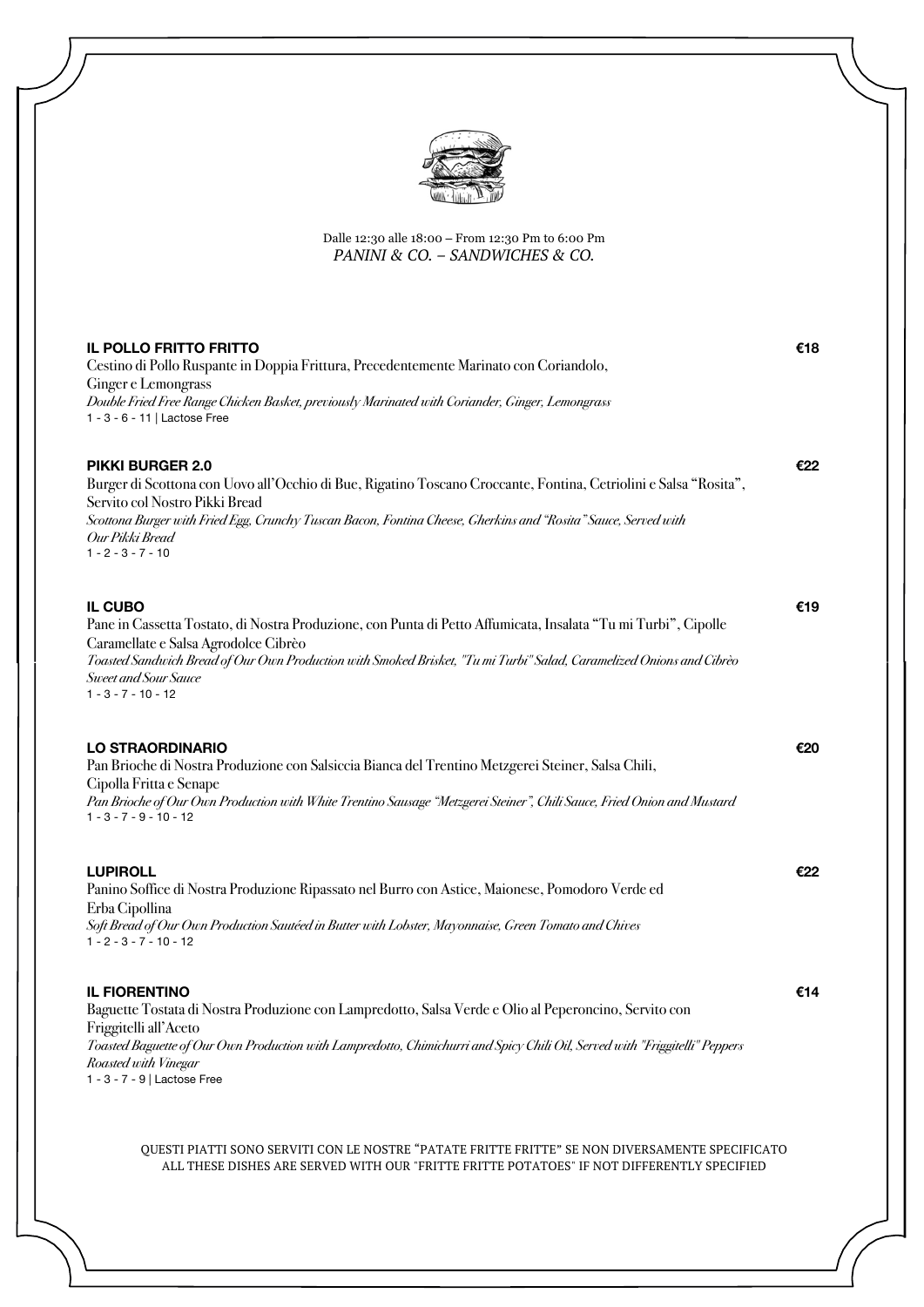

# A Pranzo e Cena – Lunch & Dinner *DOLCI – DESSERT*

| <b>AMANDOLA</b><br>Un Incontro tra una Madeleine di Basilico, una Mousse allo Yogurt, un Ghiacciolo all'Anguria, un Sorbetto<br>di Pesche e Vino ed una Spuma alla Mandorla<br>A meeting among a Basil Madeleine, a Yogurt Mousse, a Watermelon Popsicle, a Peach-and-Wine Sorbet and an Almond Foam<br>1 - 3 - 7 - 8   Vegetarian | €12 |
|------------------------------------------------------------------------------------------------------------------------------------------------------------------------------------------------------------------------------------------------------------------------------------------------------------------------------------|-----|
| <b>PASSIONE PER LA TERRA</b><br>Sorbetto al Frutto della Passione, Mousse al Cioccolato Bianco, Crumble di Cioccolato Fondente e<br>Burro di Arachidi<br>Passion Fruit Sorbet, White Chocolate Mousse, Dark Chocolate and Peanut Butter Crumble<br>1 - 3 - 5 - 7   Vegetarian                                                      | €14 |
| IL BOMBARDINO DEL CIBRÈO<br>Il Famoso Zabaione in Versione Fredda Estiva con il Nostro Gelato alla Nocciola del Piemonte<br>A Cold Summer Version of Our Famous Zabaione with Our Piedmont Hazelnut Ice Cream<br>3 - 5 - 7   Vegetarian                                                                                            | €11 |
| <b>GELATI E SORBETTI</b><br>Rigorosamente di Nostra Produzione e con Ingredienti Stagionali<br>Our Own Production and with Seasonal Ingredients                                                                                                                                                                                    | €10 |
| <b>FRUTTA FRESCA</b><br>Secondo Stagione<br>According to Seasonality<br>Vegan, Gluten & Lactose Free                                                                                                                                                                                                                               | €10 |
| <b>SELEZIONE DI FORMAGGI</b><br>Servita con Assortimento di Confetture e Mieli, Accompagnata dal Nostro Pane all'Uvetta e Semi di Finocchio<br>Cheese Selection Served with an Assortment of Jams & Honey and Raisin-Fennel Seed Bread of Our Own Production                                                                       | €26 |

1 - 7 - 8 | Vegetarian